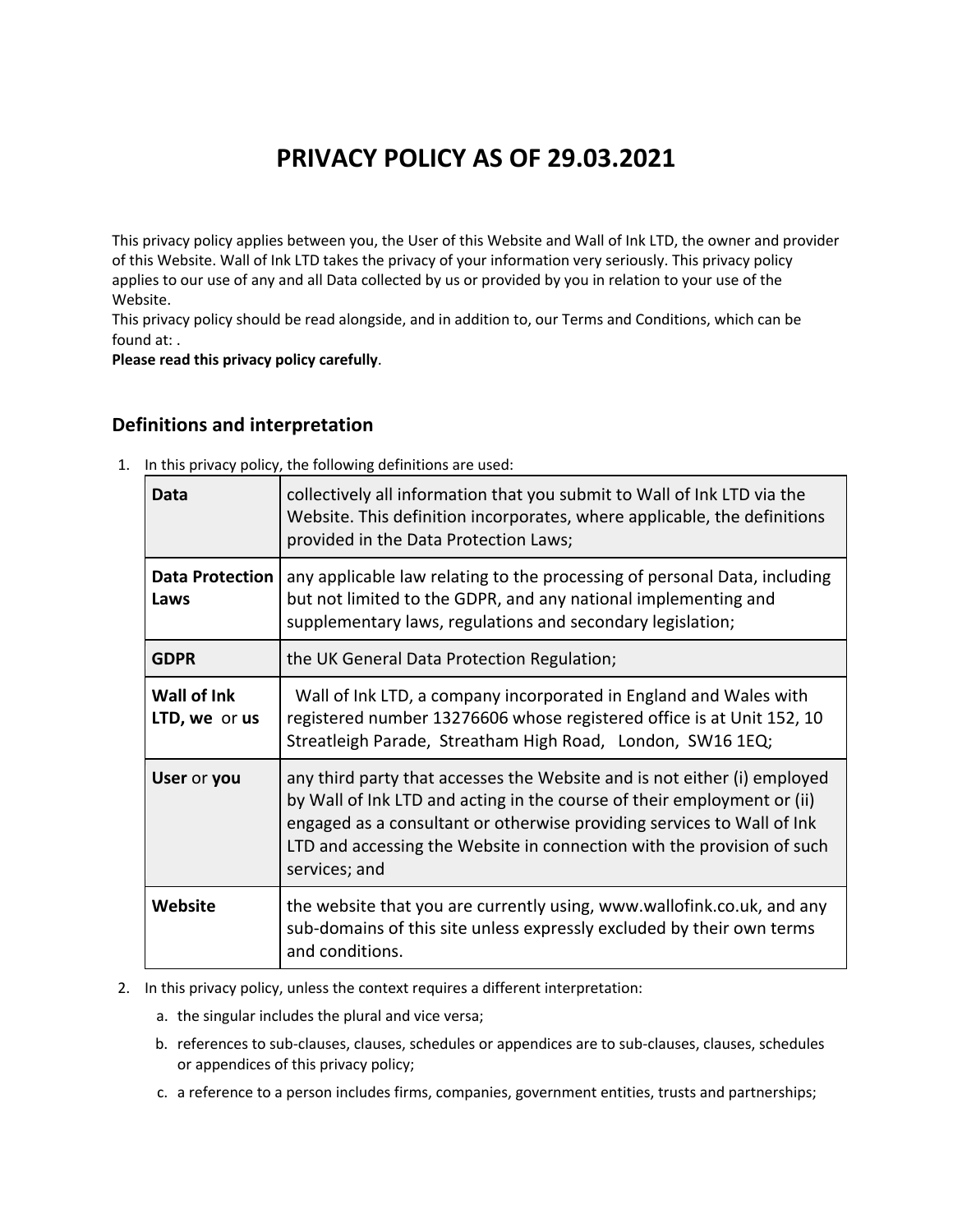- d. "including" is understood to mean "including without limitation";
- e. reference to any statutory provision includes any modification or amendment of it;
- f. the headings and sub-headings do not form part of this privacy policy.

### **Scope of this privacy policy**

- 3. This privacy policy applies only to the actions of Wall of Ink LTD and Users with respect to this Website. It does not extend to any websites that can be accessed from this Website including, but not limited to, any links we may provide to social media websites.
- 4. For purposes of the applicable Data Protection Laws, Wall of Ink LTD is the "data controller". This means that Wall of Ink LTD determines the purposes for which, and the manner in which, your Data is processed.

# **Data collected**

- 5. We may collect the following Data, which includes personal Data, from you:
	- a. name;
	- b. date of birth;
	- c. contact Information such as email addresses and telephone numbers;

in each case, in accordance with this privacy policy.

#### **How we collect Data**

- 6. We collect Data in the following ways:
	- a. data is given to us by you ; and
	- b. data is collected automatically.

#### **Data that is given to us by you**

- 7. Wall of Ink LTD will collect your Data in a number of ways, for example:
	- a. when you contact us through the Website, by telephone, post, e-mail or through any other means;
	- b. when you register with us and set up an account to receive our products/services;
	- c. when you enter a competition or promotion through a social media channel;
	- d. when you make payments to us, through this Website or otherwise;
	- e. when you use our services;

in each case, in accordance with this privacy policy.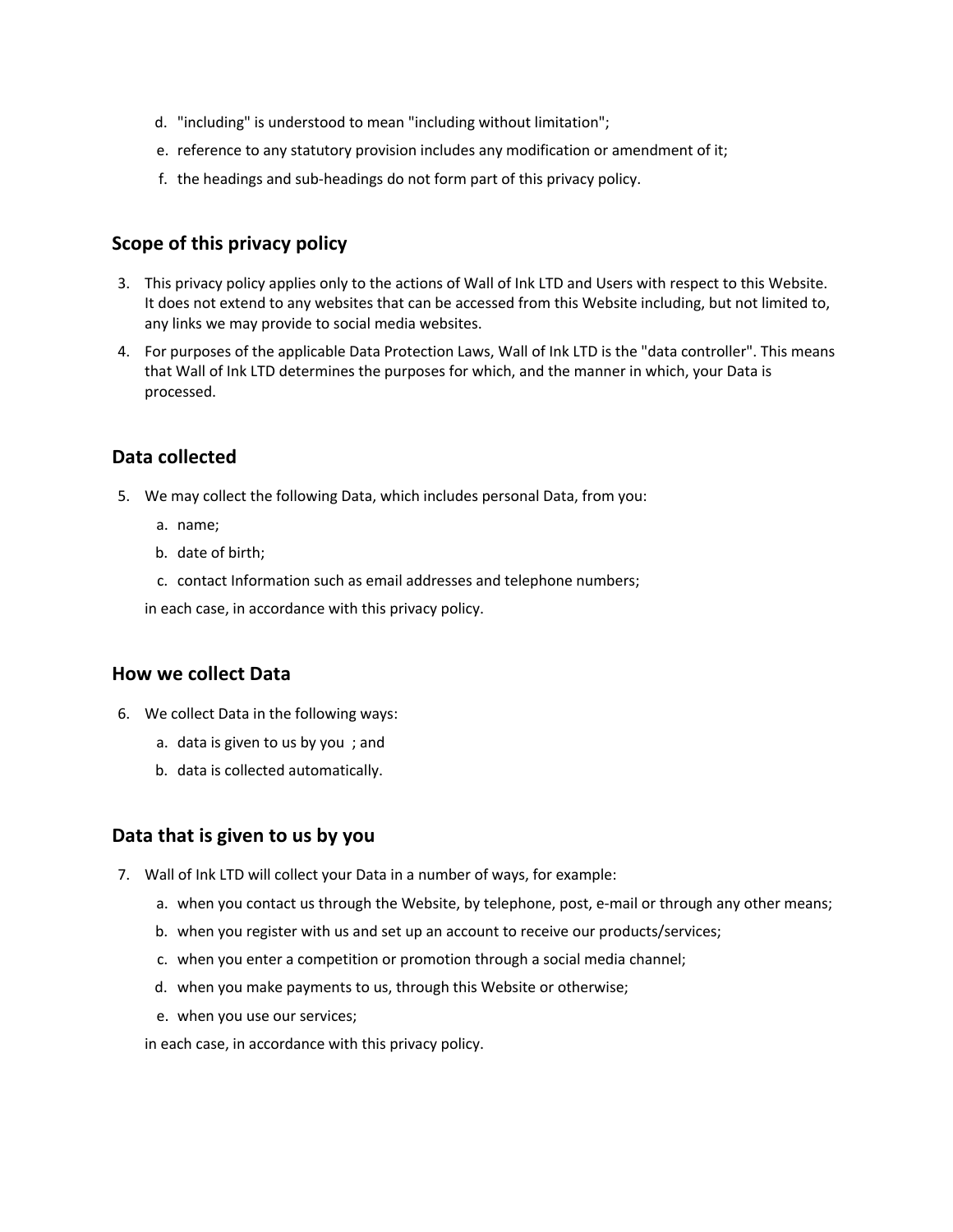#### **Data that is collected automatically**

- 8. To the extent that you access the Website, we will collect your Data automatically, for example:
	- a. we automatically collect some information about your visit to the Website. This information helps us to make improvements to Website content and navigation, and includes your IP address, the date, times and frequency with which you access the Website and the way you use and interact with its content.

### **Our use of Data**

- 9. Any or all of the above Data may be required by us from time to time in order to provide you with the best possible service and experience when using our Website. Specifically, Data may be used by us for the following reasons:
	- a. transmission by email of marketing materials that may be of interest to you;

in each case, in accordance with this privacy policy.

- 10. We may use your Data for the above purposes if we deem it necessary to do so for our legitimate interests. If you are not satisfied with this, you have the right to object in certain circumstances (see the section headed "Your rights" below).
- 11. For the delivery of direct marketing to you via e-mail, we'll need your consent, whether via an opt-in or soft-opt-in:
	- a. soft opt-in consent is a specific type of consent which applies when you have previously engaged with us (for example, you contact us to ask us for more details about a particular product/service, and we are marketing similar products/services). Under "soft opt-in" consent, we will take your consent as given unless you opt-out.
	- b. for other types of e-marketing, we are required to obtain your explicit consent; that is, you need to take positive and affirmative action when consenting by, for example, checking a tick box that we'll provide.
	- c. if you are not satisfied about our approach to marketing, you have the right to withdraw consent at any time. To find out how to withdraw your consent, see the section headed "Your rights" below.
- 12. When you register with us and set up an account to receive our services, the legal basis for this processing is the performance of a contract between you and us and/or taking steps, at your request, to enter into such a contract.

#### **Keeping Data secure**

- 13. We will use technical and organisational measures to safeguard your Data, for example:
	- a. access to your account is controlled by a password and a user name that is unique to you.
	- b. we store your Data on secure servers.
- 14. Technical and organisational measures include measures to deal with any suspected data breach. If you suspect any misuse or loss or unauthorised access to your Data, please let us know immediately by contacting us via this e-mail address: info@wallofink.co.uk.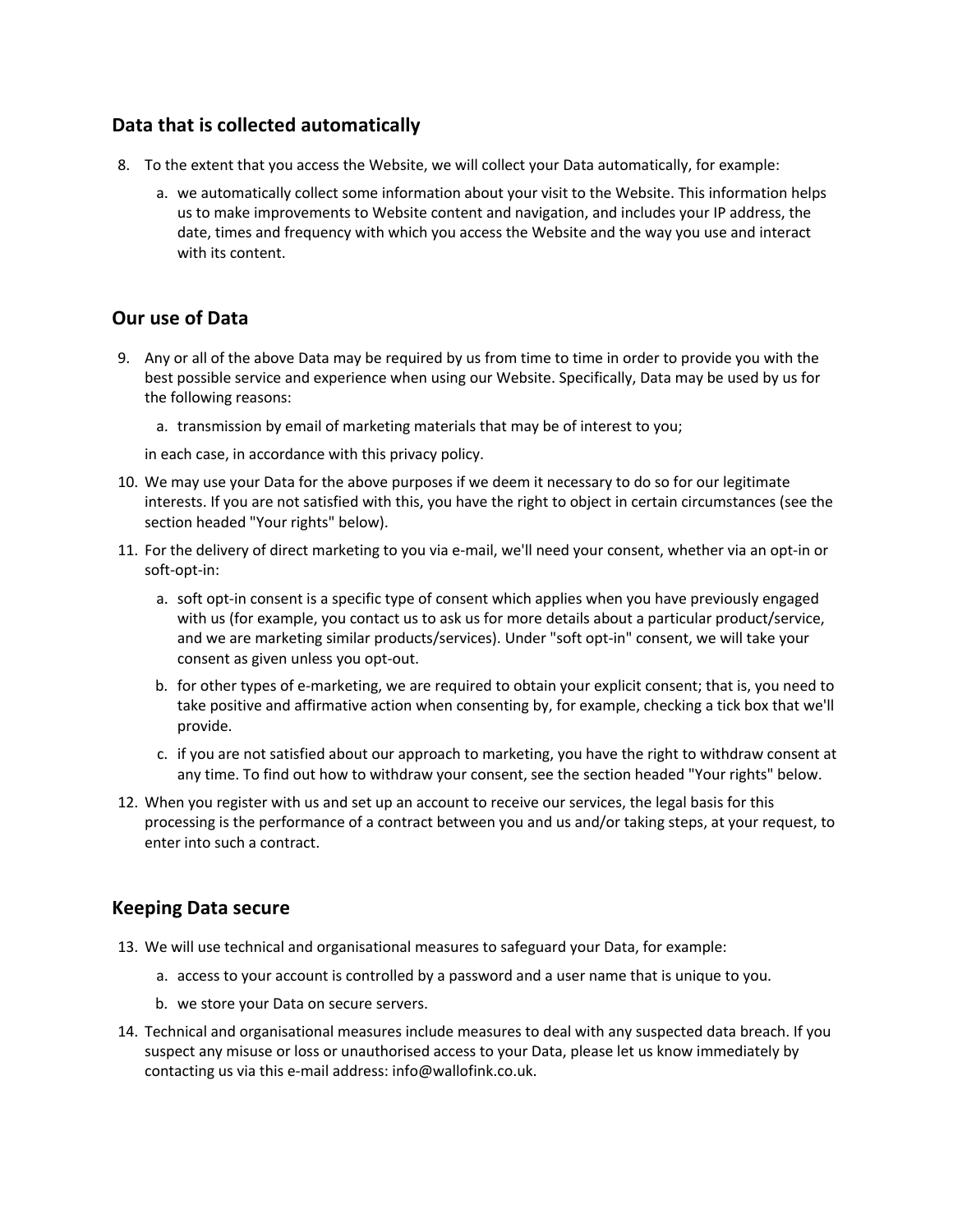15. If you want detailed information from Get Safe Online on how to protect your information and your computers and devices against fraud, identity theft, viruses and many other online problems, please visit www.getsafeonline.org. Get Safe Online is supported by HM Government and leading businesses.

#### **Data retention**

- 16. Unless a longer retention period is required or permitted by law, we will only hold your Data on our systems for the period necessary to fulfil the purposes outlined in this privacy policy or until you request that the Data be deleted.
- 17. Even if we delete your Data, it may persist on backup or archival media for legal, tax or regulatory purposes.

# **Your rights**

- 18. You have the following rights in relation to your Data:
	- a. **Right to access** the right to request (i) copies of the information we hold about you at any time, or (ii) that we modify, update or delete such information. If we provide you with access to the information we hold about you, we will not charge you for this, unless your request is "manifestly unfounded or excessive." Where we are legally permitted to do so, we may refuse your request. If we refuse your request, we will tell you the reasons why.
	- b. **Right to correct** the right to have your Data rectified if it is inaccurate or incomplete.
	- c. **Right to erase** the right to request that we delete or remove your Data from our systems.
	- d. **Right to restrict our use of your Data** the right to "block" us from using your Data or limit the way in which we can use it.
	- e. **Right to data portability** the right to request that we move, copy or transfer your Data.
	- f. **Right to object** the right to object to our use of your Data including where we use it for our legitimate interests.
- 19. To make enquiries, exercise any of your rights set out above, or withdraw your consent to the processing of your Data (where consent is our legal basis for processing your Data), please contact us via this e-mail address: info@wallofink.co.uk.
- 20. If you are not satisfied with the way a complaint you make in relation to your Data is handled by us, you may be able to refer your complaint to the relevant data protection authority. For the UK, this is the Information Commissioner's Office (ICO). The ICO's contact details can be found on their website at https://ico.org.uk/.
- 21. It is important that the Data we hold about you is accurate and current. Please keep us informed if your Data changes during the period for which we hold it.

#### **Links to other websites**

22. This Website may, from time to time, provide links to other websites. We have no control over such websites and are not responsible for the content of these websites. This privacy policy does not extend